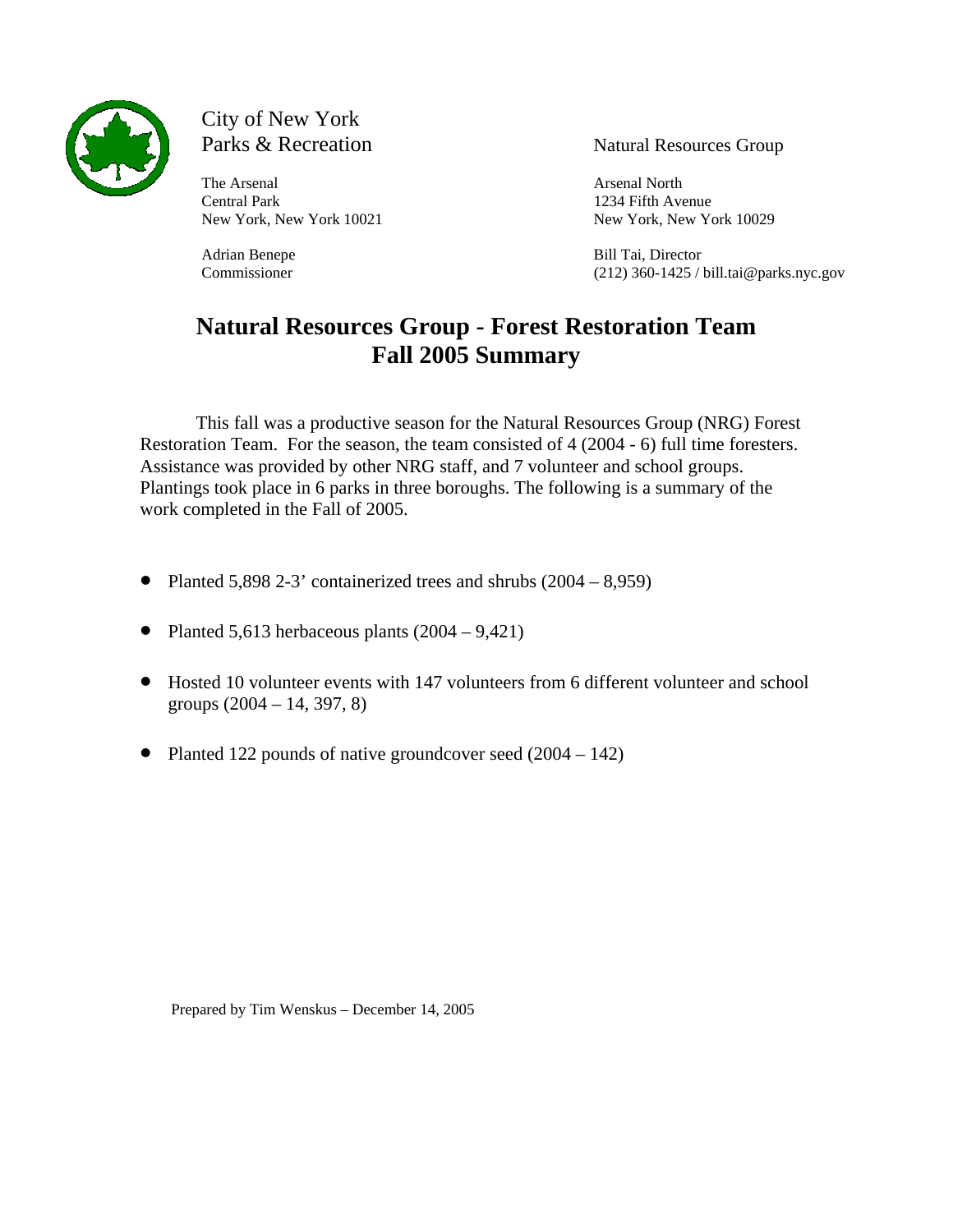

City of New York Parks & Recreation Natural Resources Group

The Arsenal Arsenal Arsenal North and Arsenal North and Arsenal North and Arsenal North and Arsenal North and Arsenal North and Arsenal North and Arsenal North and Arsenal North and Arsenal North and Arsenal North and Arse Central Park 1234 Fifth Avenue

New York, New York 10021 New York, New York 10029

Adrian Benepe Bill Tai, Director Commissioner (212) 360-1425 / bill.tai@parks.nyc.gov

## **Natural Resources Group Forest Restoration Team Planting Report Fall 2005**

## **I. Tree Plantings**

During the Fall 2005 planting season, the Natural Resources Group (NRG) Forest Restoration Team planted a total of **5,898** trees and shrubs. These plantings, containing 32 species, took place throughout 6 different parks in three boroughs. The majority were 2-3 foot containerized plants.

### **A. Containerized Plantings by Park**

- 
- Riverdale Park Bronx 3,278 containerized trees and shrubs
- North Brother Island Bronx 2,149 containerized trees and shrubs
- Inwood Hill Park Manhattan 1,003 containerized trees and shrubs
- Alley Pond Park Queens 545 containerized trees and shrubs
- Cunningham Park Queens 321 containerized trees and shrubs
- Bronx River Bronx 200 containerized trees and shrubs

### **TOTAL 5,898 Trees and Shrubs**

### **B. Containerized Plantings by Species**

- 1,021 Buttonbush (*Cephalanthus occidentalis*)
- 588 Northern red oak (*Quercus rubra*)
- 511 Gray birch (*Betula populifolia*)
- 508 Spicebush (*Lindera benzoin*)
- 439 Arrowwood viburnum (*Viburnum dentatum*)
- 350 Grey-twig dogwood (*Cornus racemosa*)
- 312 Black gum (*Nyssa sylvatica*)
- 291 Tulip poplar (*Liriodendron tulipifera*)
- 219 American sycamore (*Platanus occidentalis*)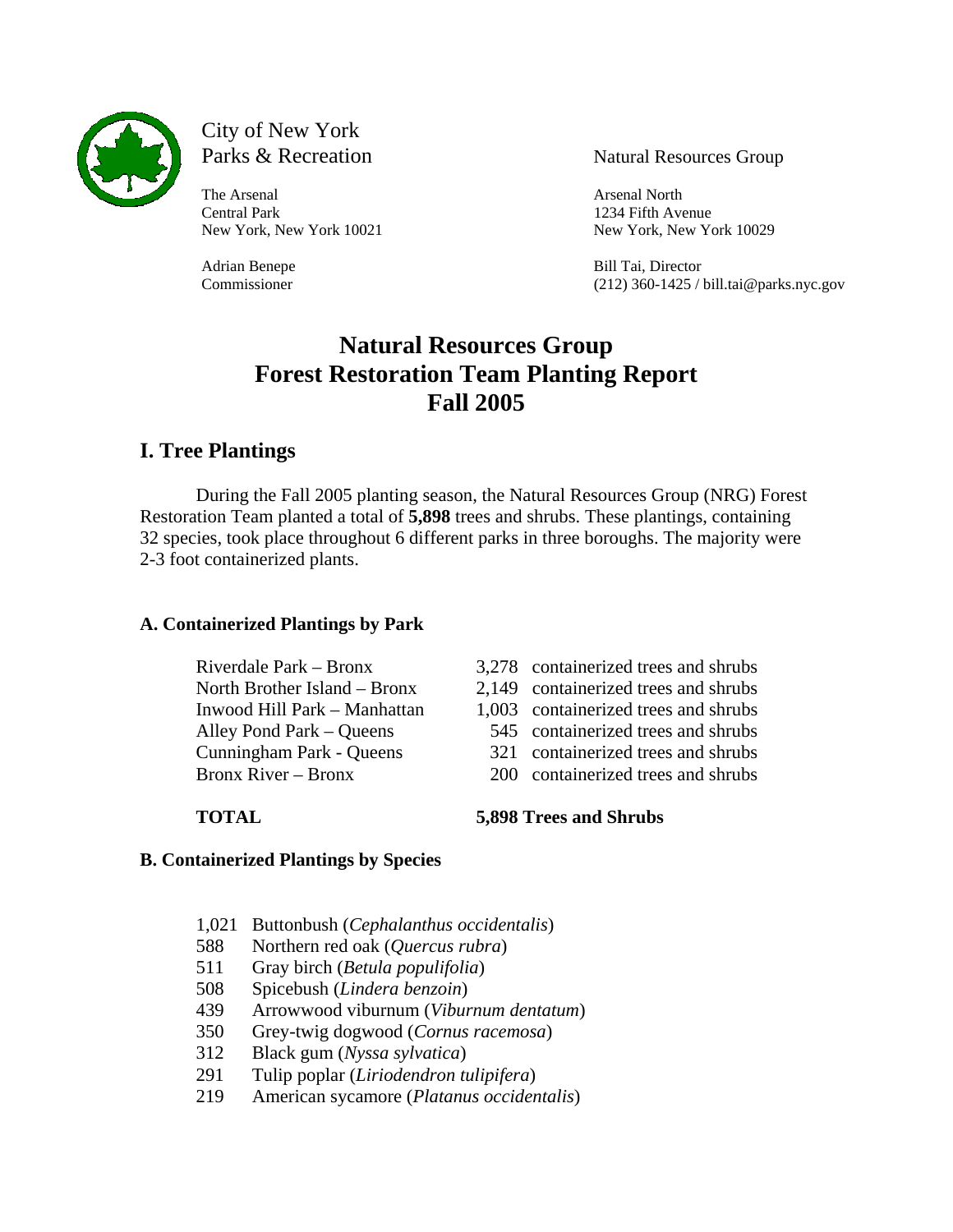- 168 Black birch (*Betula lenta*)
- 144 Green ash (*Fraxinus pensylvanica*)
- 131 Sugar maple (*Acer saccharum*)
- 123 Chestnut oak (*Quercus prinus*)
- 120 White oak (*Quercus alba*)
- 100 White ash (*Fraxinus americana)*
- 100 Hazelnut (*Corylua americana*)
- 100 Boxelder (*Acer negundo*)
- 100 Sassafras (*Sassafras albidum*)
- 99 Inkberry (*Ilex glabra*)
- 91 Pin oak (*Quercus palustris*)
- 76 Sweetgum (*Liquidamber styraciflua*)
- 65 Elderberry (*Sambucus canadensis*)
- 58 Silver maple (*Acer saccharinum*)
- 44 Silky dogwood (*Cornus amomum*)
- 34 Red chokeberry (*Aronia arbutifolia*)
- 23 Eastern white pine (*Pinus strobus*)
- 20 Black chokeberry (*Aronia melanocarpa*)
- 16 Hackberry (*Celtis occidentalis*)
- 12 Red maple (*Acer rubrum*)
- 12 Butternut (*Juglans cinerea*)
- 6 Shagbark hickory (*Carya ovata*)
- 2 Sweet pepper bush (*Clethra alnifolia*)

#### **TOTAL 5,898 Containerized Trees and Shrubs**